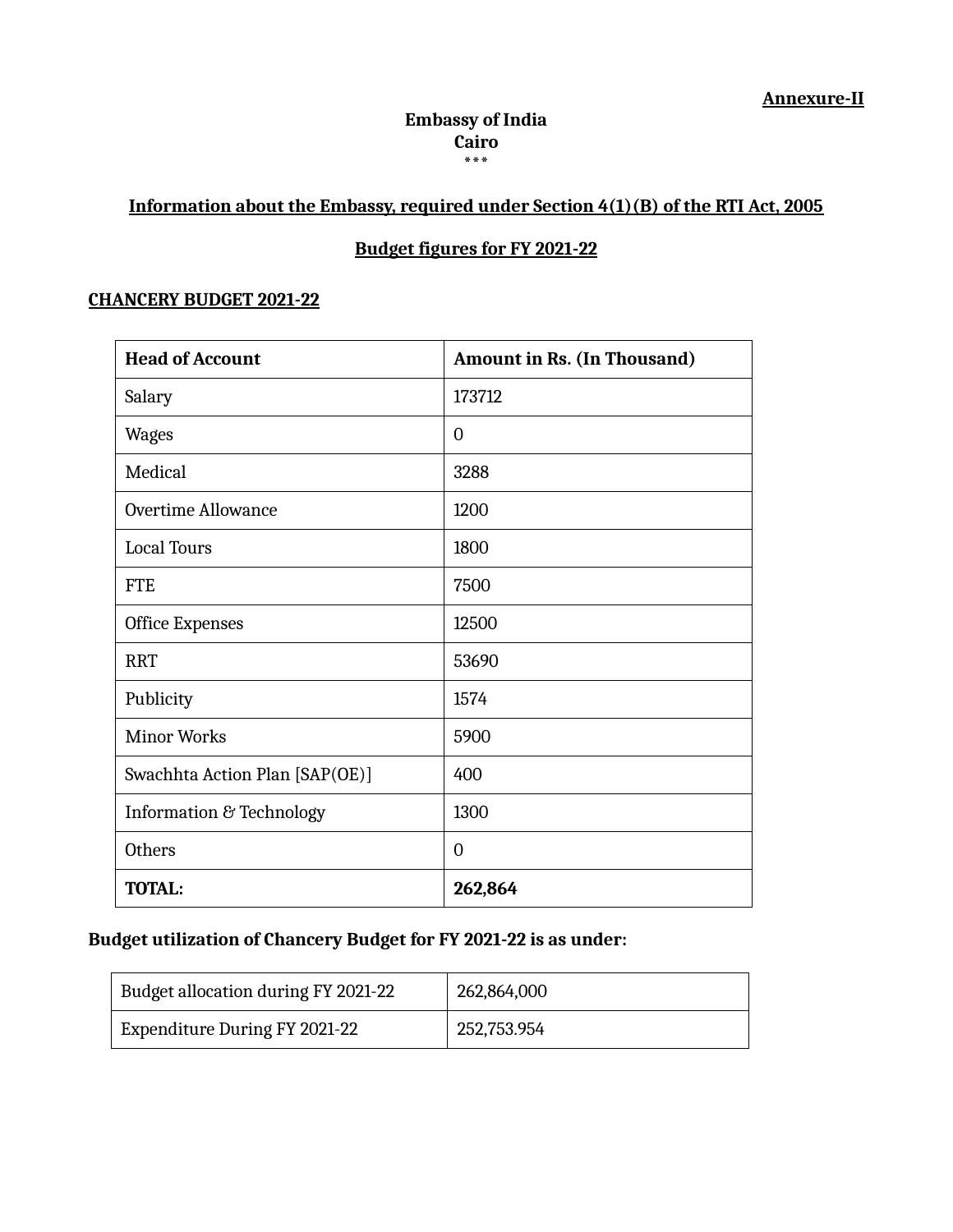# **COMMERCIAL WING BUDGET 2021-22**

| <b>Head of Account</b>   | <b>Amount in Rs. (In Thousand)</b> |
|--------------------------|------------------------------------|
| Salary                   | 24921                              |
| <b>Wages</b>             | $\overline{0}$                     |
| Medical                  | 1280                               |
| <b>OTA</b>               | $\overline{0}$                     |
| Local Tour               | $\overline{0}$                     |
| <b>FTE</b>               | 1000                               |
| Office Expenditure       | 600                                |
| <b>RRT</b>               | 6000                               |
| Publicity                | 0                                  |
| <b>Minor Works</b>       | $\overline{0}$                     |
| <b>S.A.P.</b>            | 0                                  |
| Information & Technology | $\overline{0}$                     |
| <b>Trade Promotion</b>   | 200                                |
| TOTAL:                   | 34,001                             |

#### **Budget utilization of Commerce Budget for FY 2021-22 is as under:**

| Budget allocation during FY 2021-22 | 34,001,000 |
|-------------------------------------|------------|
| Expenditure During FY 2021-22       | 33,389,244 |